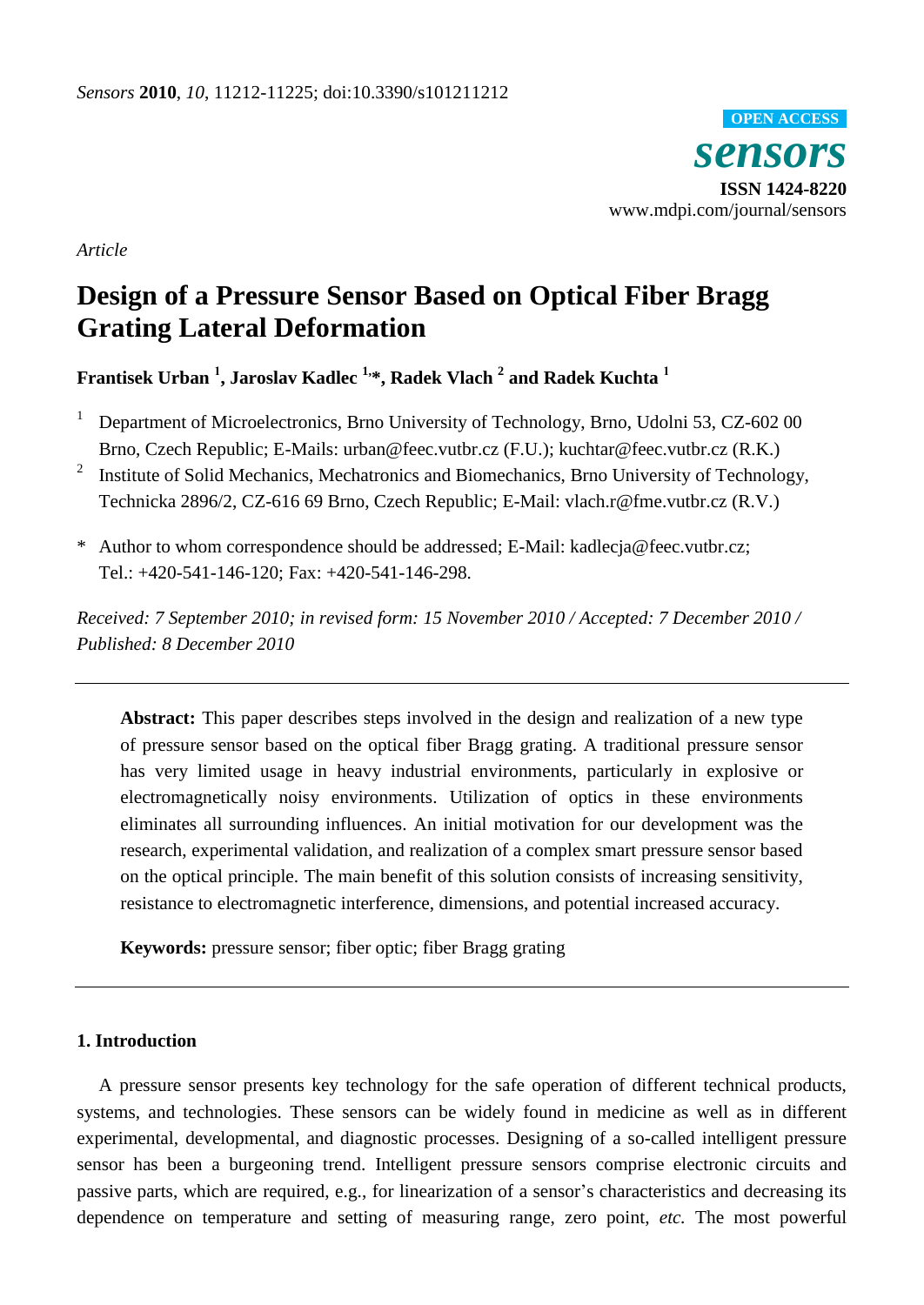microelectronic circuits enable installation of a digital pressure gauge inside a sensor and also software-control starting of different electronic responses (warning signals, *etc.*) in accordance with the measured value. Special pressure sensors exist for explosive environments. Such environments present very strict requirements for pressure sensor capsules, electronic systems (especially safety of power buses and securing these signals against unwanted failure sparkling), communication interfaces and buses to prevent possible hazard states in these extreme operating conditions.

Pressure is measured in a very wide range from  $10^{-12}$  Pa for an extreme vacuum up to  $10^{12}$  Pa at the research pressure of an explosion. In the widest class of pressure sensors an exactly defined deformation member is used. Its characteristic deviation, or literally deformation, is linearly related to applied pressure. This mechanical value is converted into an electrical digital signal. The method of electric conversion determines the metrological and technical characteristics of the pressure sensor.

Contemporary principles for a transmission of mechanical changes to the deformation member of electric signal are based on the piezoresistive principle [1], inductive principle [2], capacitive principle [3], piezoelectric principle [4,5], thermo-electrical principle [6], and acoustic principle [7,8].

All of these principles have a large number of technological limitations, which restrict their full utilization for pressure sensors in environments with intensive electromagnetic interference and explosion sensitivity.

# **2. Motivation**

The main goal of this project was the development and practical application of a new unique method for scanning deflection of a deformation membrane. This new method is based on an optical measuring system using optical fibers. Generally, the main advantages of optically sensing principles consist of excellent pressure sensitivity, galvanic isolation of the whole sensor via optical fiber, very good accuracy of static and dynamic measuring, maximum immunity against electrical and magnetic interference, and the miniature size of the resulting pressure sensor. The attributes of pressure sensors based on the optically sensing principle also demonstrate optimal characteristics for use in explosive gas environments and in environments with high electromagnetic interference.

This new pressure sensor unfolds new possibilities for application in very special cases, e.g., military or security applications without a threat of electromagnetic tapping. Pressure sensors, in most cases, use displacement sensing of the deformation membrane, where the level of deformation depends on the applied pressure. Generally, two basic optical principles are used for displacement sensing [9]. The first is the sensing principle based on the Fabry-Perot resonator [10-14], which uses the interference effect. The second principle is based on sensing of a light reflection using the fiber Bragg grating (FBG) [15-18]. Both types of measurement principles are very sensitive and accurate for displacement measurements, what makes them ideal for pressure sensors. On the other hand, both principles require highly sophisticated construction of pressure sensing capsules and powerful measuring electronics or software algorithms. Sensors with optical principles are used for many other applications with simpler implementation. A good example of the optical sensing principle with FBG in use is temperature measurement as elaborated in [19,20]. Close to pressure sensors are optical acoustic sensors [21,22] stress [23,24] or strain [25,26] sensors.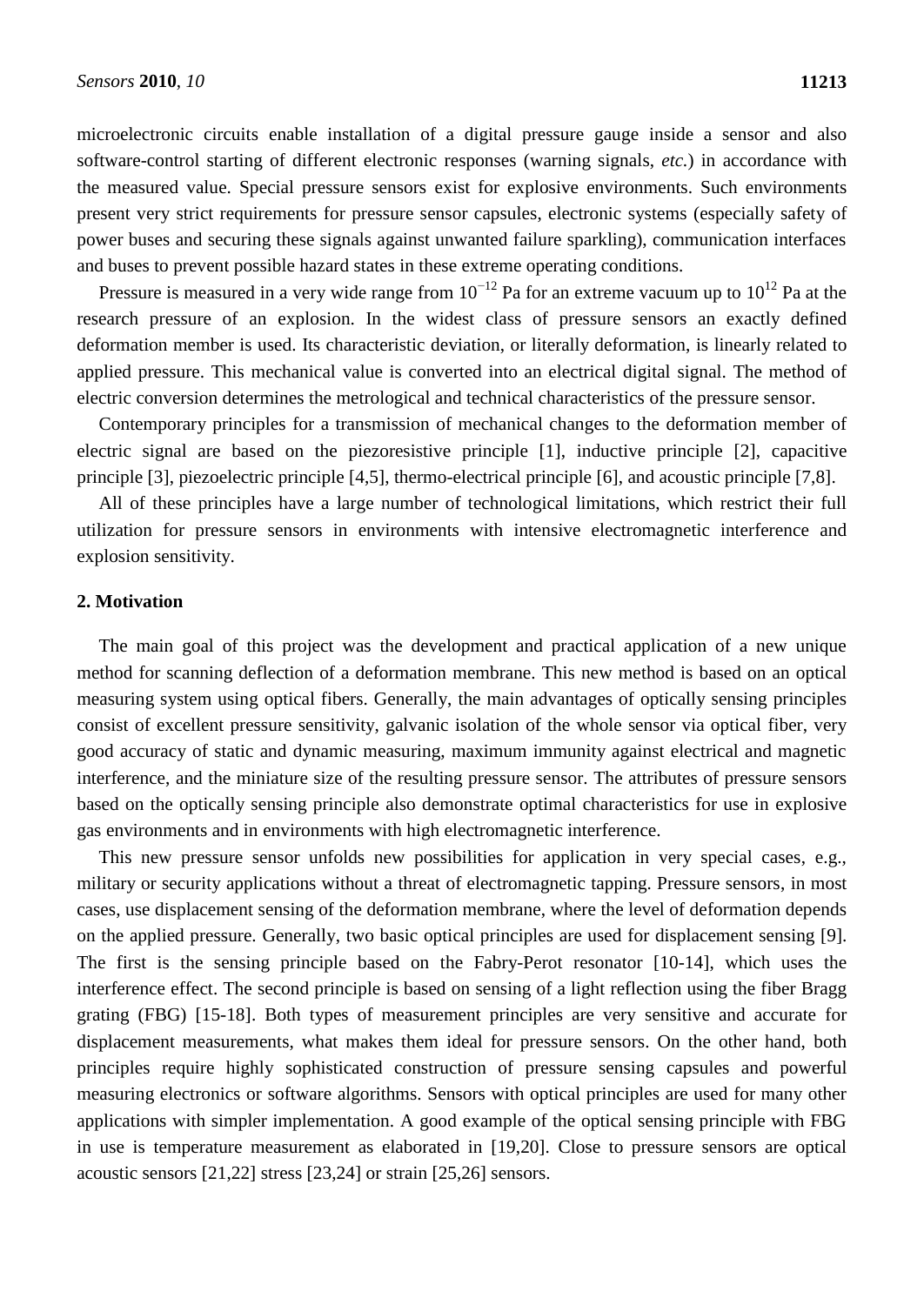Sensing of these physical values by optical principles is simpler than sensing pressure in industrial environments because they not necessarily fulfill all requirements for high resolution of sensing value and construction parameters, which are required for automation application. The optical principles are generally very sensitive and require the stable mechanical construction of sensing unit with parasitic effect compensation.

# **3. Sensor Design**

The fiber Bragg grating is a device commonly used in telecommunications and sensor technology. Fiber gratings are formed by a periodic change of the fiber cored refractive index in direction of propagation of optical radiation. In principle, the fiber Bragg grating acts as a spectral filter that reflects particular wavelengths of light near Bragg resonance wavelength and the rest of the optical signal spectrum is being released. The Bragg resonant wavelength is given by:

$$
\lambda_{Bragg} = 2n_{eff} \Lambda \tag{1}
$$

where  $\lambda_{Bragg}$  is the Bragg resonant wavelength,  $n_{\text{eff}}$  is the effective refraction index, and  $\Lambda$  is the periodic variation of the FBG.

FBGs used in sensors mostly rely on the spectral analysis of reflected light wavelengths. The Bragg resonant wavelength is determined by various factors applied on the FBG, which affect effectively refractive index or grating periodic variation; therefore, it is an indirect measurement resulting from modifying physical or geometrical properties of the FBG. Among the affected factors we have temperature, mechanical deformation (e.g., stretching, pushing, bending, and applying shear stress) to the fiber Bragg grating. In real applications, it is difficult to separate the effects of measured and parasitic variables that affect the same parameter (e.g., when the fiber Bragg grating deformation is measured, temperature also affects reflected light wavelengths). Pressure measurement is always based on the deformation of some sensing part (typically the membrane), which is afterwards measured by principles described in the first section.

Applied stress on the fiber Bragg grating in the direction of the fiber axis results in the extension of its physical dimensions and in the change of the periodic variation; however, the influence of temperature also affects physical dimensions due to thermal expansion. Mathematically, the shift in the Bragg wavelength  $\lambda_{\text{Bragg}}$  due to an applied strain and temperature change is given by [27]:

$$
\Delta \lambda_{Bragg} = 2\left(A\frac{\partial n_{eff}}{\partial l} + n_{eff}\frac{\partial A}{\partial l}\right)\Delta l + 2\left(A\frac{\partial n_{eff}}{\partial l} + n_{eff}\frac{\partial A}{\partial l}\right)\Delta T,\tag{2}
$$

where *l* is the FBG length and *T* is temperature. Similar deformation tests with FBGs were published in [28]. FBG spectrum deformation can be also created by applying strain not only to extend a length of FBG but also by pressing FBG to get an ellipsoidal fiber cross-section shape. This deformation implies a different effect on the resulting spectrum which splits into two peaks [Figure 1(c)] where the central frequency distance is equal to the fiber cross-section deformation ratio. Based on the preconditions FBG is under a loading state of plane strain and the components of strain normal to this plane are zero  $(\epsilon_z = 0)$  [29,30] the wavelength response of the high birefringence FBG at any point can be expressed as follows [31]: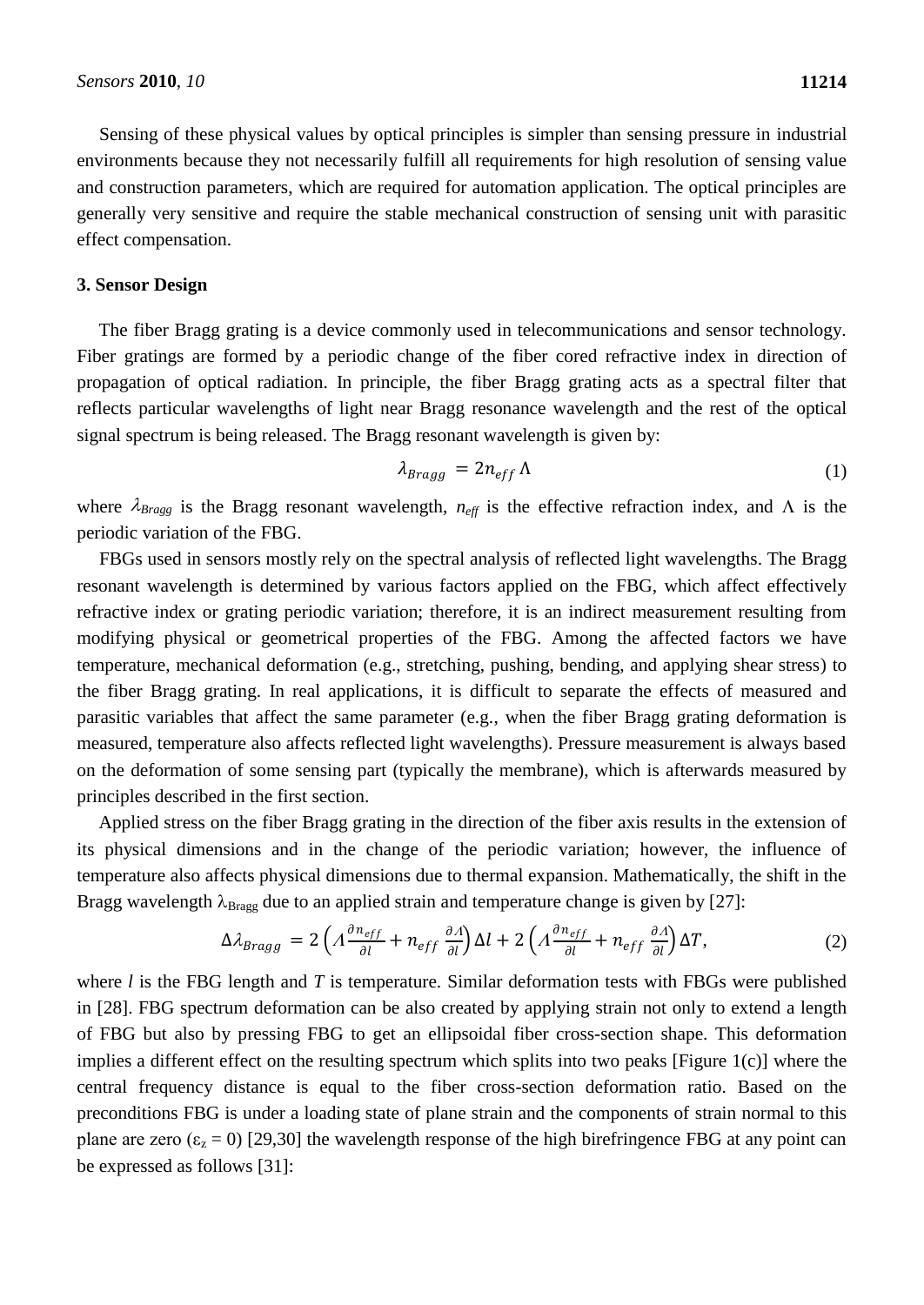$$
\Delta \lambda_X = \lambda_X \left\{ -\frac{n_0^2 (1+v)}{2E} \left[ (1-v)(p_{11} \sigma_X + p_{12} \sigma_Y) - v(\sigma_X + \sigma_Y) \right] \right\} \tag{3}
$$

$$
\Delta \lambda_Y = \lambda_Y \left\{ -\frac{n_0^2 (1+v)}{2E} [(1-v)(p_{11} \sigma_Y + p_{12} \sigma_X) - v(\sigma_X + \sigma_Y)] \right\}
$$
(4)

where shear stress is ignored and *E* and *υ* are the Young's modulus and Poisson's coefficient of the optical fiber,  $p_{11}$  and  $p_{12}$  are the strain-optic coefficients,  $n_0$  is the refractive indices for the axe,  $\sigma_X$  and  $\sigma_Y$  are the stress components in the principal directions, and  $\lambda_X$  and  $\lambda_Y$  are the initial wavelengths of the peaks corresponding to the two polarization modes,  $\Delta\lambda_x$  and  $\Delta\lambda_y$  are the wavelength shifts in the axes.

**Figure 1. (a)** Cross-section of the FBG with marked fiber shape (dashed line) under pressure. **(b)** Schematic drawing of the FBG with indicated direction of applied pressure. **(c)** Spectral response of the FBG depending on the applied strain and temperature.



Various types of FBG-based sensors have been developed, *i.e.*, [25,26,32] however the majority of these tests or described pressure sensors use the longitudal FBG's deformation principle, which results in bigger optical signal wavelength displacement (FBG central frequency moves from 10 to 30 nm) unlike our method of pressing the FBG laterally, to obtain an ellipsoidal fiber cross-section shape, which generates a maximum of 300 pm spectrum peak spread. On the other hand, measured peaks` distance is not influenced by temperature effects. Designing a pressure sensing capsule with longitudal FBG deformation and temperature compensation of all parasitic material temperature expansions including the parasitic temperature effects on the measured value is admittedly challenging, moreover for pressure sensing capsule targeted on the automation field. From this reason a lateral deformation of the FBG and more robust sensor capsule became an acceptable way for our sensor capsule design and the subsequent manufacture and assembly process. Lateral deformation of FBG by applied pressure is described in [33], but in fact lateral deformation of coating material around FBG is transformed into longitudal mechanical stretching of FBG along its axis. A crucial factor for applying pressure to FBG is uniform stress along the entire length. This was one of most important parameters during the process of designing our pressure sensing capsule.

In our newly developed sensor this parasitic temperature influence is eliminated by the proposed measurement principle and by the optional use of a second FBG as a reference. This reference FBG senses only temperature not applied stress from deformation membrane. Measured capsule temperature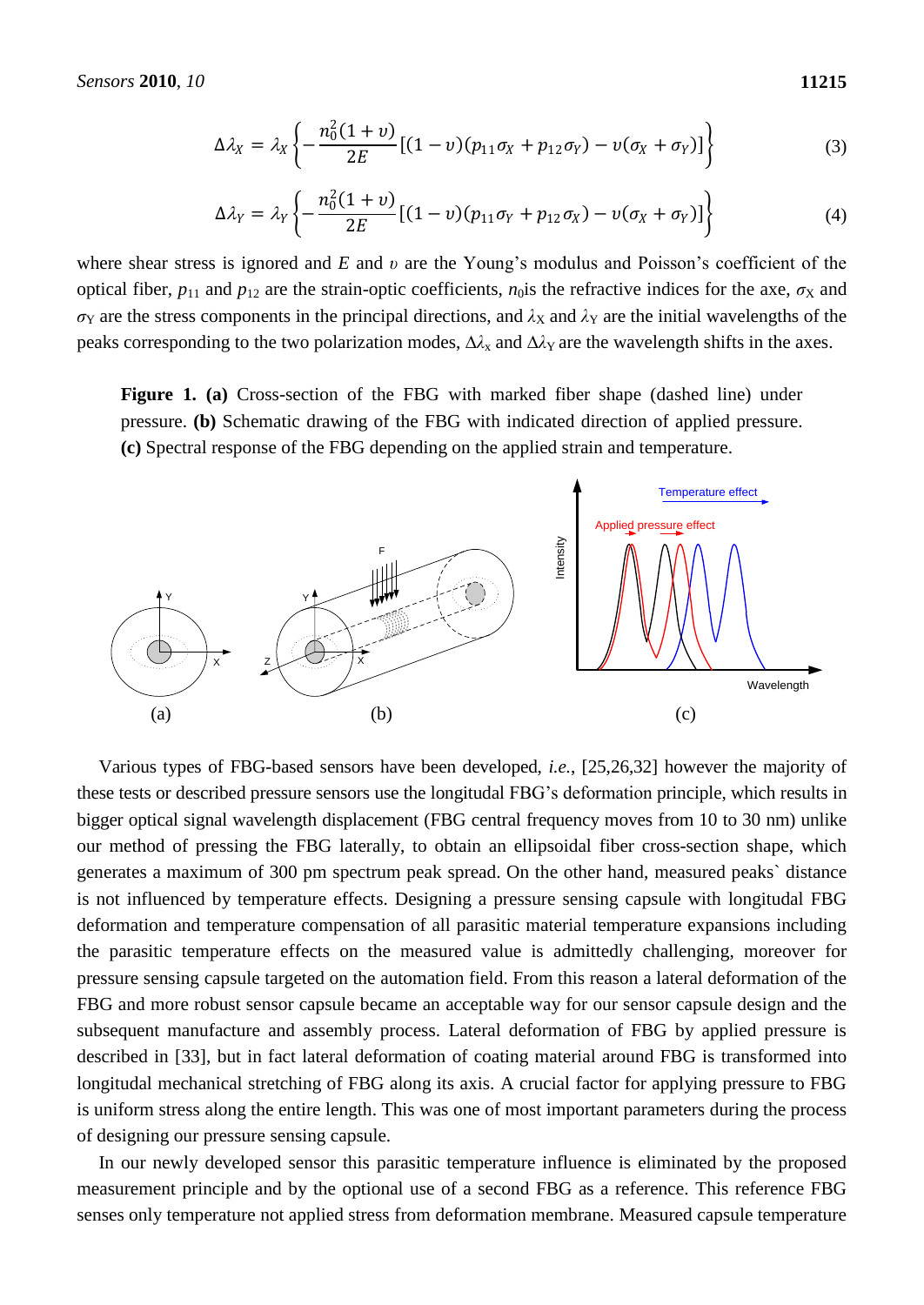can be used to compensate for the thermal expansion of mechanical components in the sensing capsule and possibly to alarm users when the operating temperature exceeds allowed limits. However, this method brings additional financial costs due to necessity of a second FBG, and a more comprehensive sensor capsule mechanical solution. Temperature compensation of the FBG sensor can be solved by special thermo-package design, which is also described in [20], but in our sensing principle we have used this parasitic temperature influence to measure pressure capsule temperature. From this value we are able to compute the pressure sensing capsule`s thermal expansion and thus minimize this parasitic effect. Therefore there is no more need to solve temperature compensation of FBG sensor itself. According to theoretical expectations applied pressure and temperature indicate different effect on the output signal characteristic and do not interface each other.

For the purposes of our experiment, we have designed a pressure capsule with two sensing FBGs. The primary FBG, which senses pressure, was built inside sensing capsule together with the second FBG for parasitic temperature calibration. The second temperature measurement FBG is placed inside of our sensor as well to verify homogenous temperature distribution inner pressure sensing capsule, however is not necessary for the final application. In fact, the secondary FBG doubles the temperature measuring functionality of the primary pressure sensing FBG. A general pressure capsule designed with incorporated measuring FBGs can be seen in Figure 2.

**Figure 2.** Design pressure sensor that is used for computational model, and subsequently in manufacturing process.



#### **4. Measurement Test-Bed**

The measurement setup consists of a optical signal source, in this case a 1 mW fiber coupled super luminescent diode Q Photonics QSDM-1550-2 with a central wavelength of 1,535 nm and spectral width (FWHM) of 35 nm, optical path with the single mode fiber and polarization insensitive mini fiber optic circulator NS-3-131-A9 from New Span Opto-Technology Inc., our developed pressure sensing capsule with incorporated 2 cm long FBG from O/E Land Inc. with central wavelength 1,534 nm and 0.1 nm bandwidth, high resolution (resolution bandwidth FWHM65 pm) spectral analyzer EXFO FTB-5240 with connected PC for data post-processing, and precise pressure controller/calibrator PPC3-DHI from Chell Instruments Ltd. A complete diagram of the used measurement setup is given in Figure 3.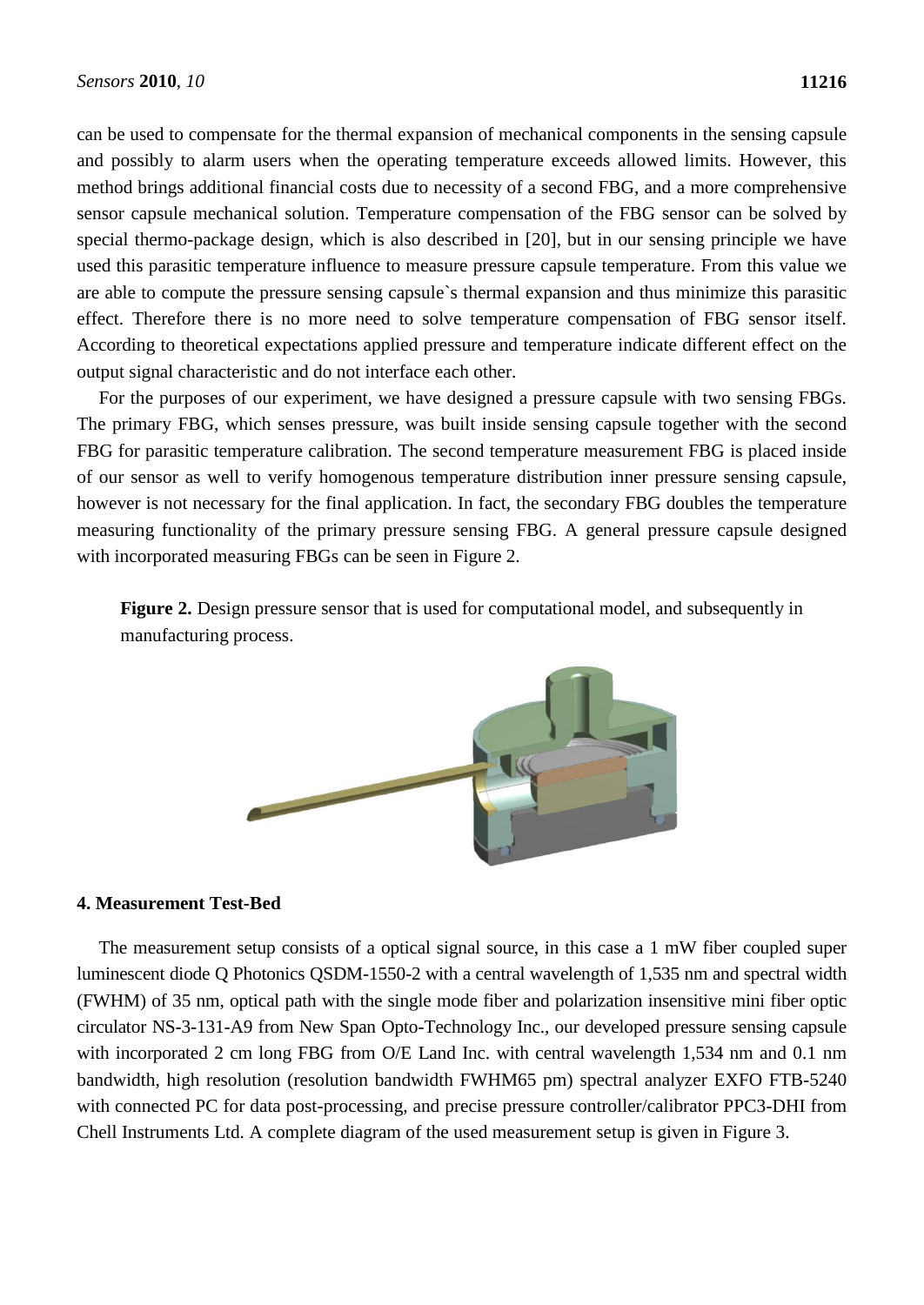**Figure 3.** Complete measurement setup with super luminescent diode as the source of optical signals, optical path components and spectral analyzer for evaluation of reflected optical signals from the sensing FBG. The red line shows the optical signal trace and the blue arrow the direction of an applied pressure.



#### **5. Stress Analysis of Pressure Sensors**

The aim of stress analysis was the verification of our pressure sensor design. The stress limit of the optical fiber is a crucial factor, which is a limitation of using this pressure sensing method, based on the fiber Bragg grating deformation, whereas lateral deformation of optical fibers is desired for exact operation of the pressure sensor. The mechanical design of the pressure sensor (Figure 3) was used for verification of the computational model's (Figure 4) applicability to a pressure sensor.

**Figure 4. (a)** Global and **(b)** detailed FEM computational model of pressure sensor based on the fiber Bragg grating deformation.



The ANSYS software, which comes from the finite elements method (FEM), was used for computational modeling in [34-41]. The stress analysis was divided into two computational parts. The first part is targeted to global stress analysis. The result of the first analysis was used for the second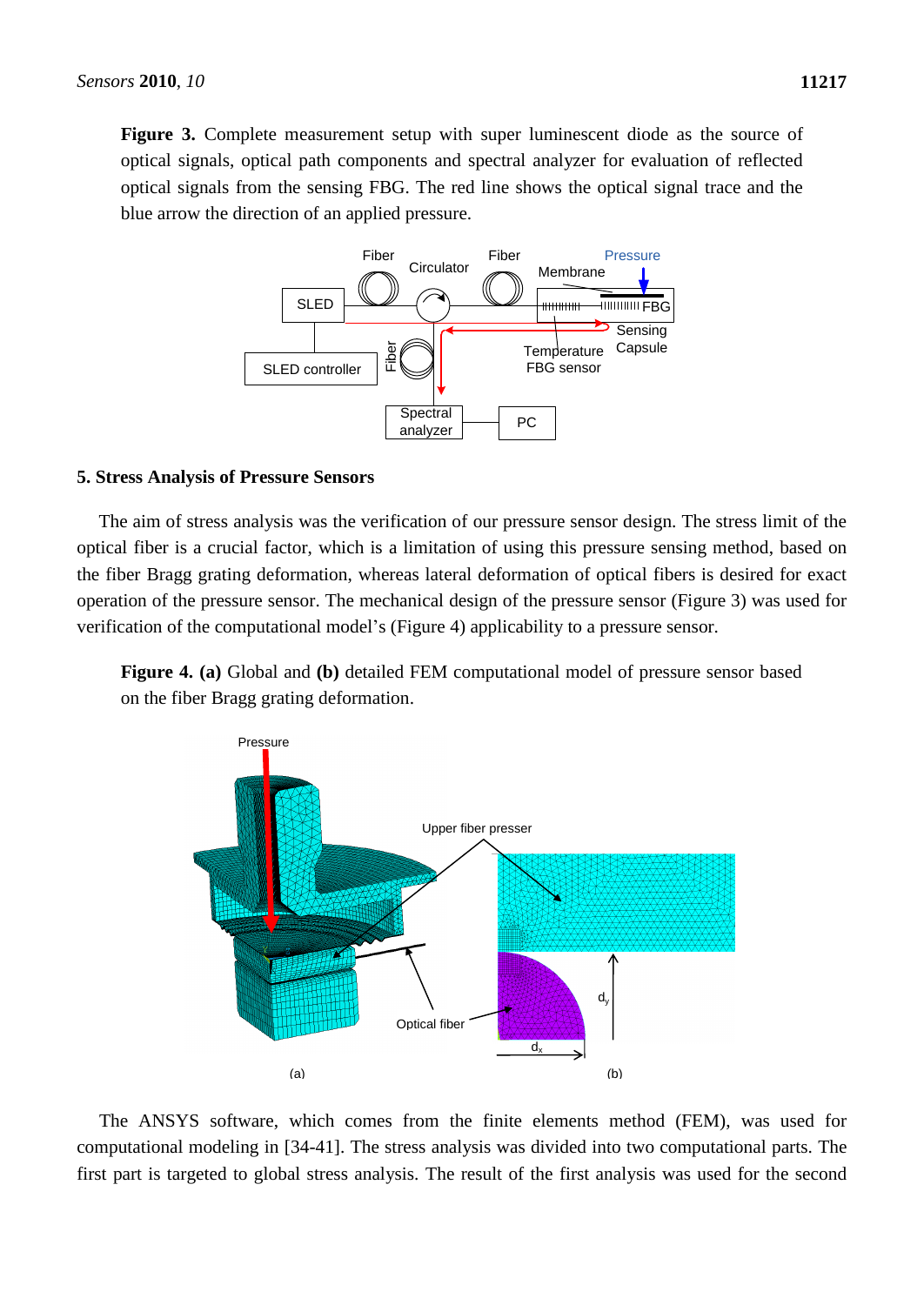computational simulation, which was targeted to the detailed analysis of optical fiber deformation. Properties of the used material are:

- Steel—elastic modulus 210,000 MPa
	- o Poisson's ratio 0.3
- Optical fiber—elastic modulus 73,000 MPa
	- o Poisson's ratio 0.17
	- o Strength limit 1,100 MPa

The global stress analysis is aimed for the determination of stress and deformation of the membrane, as shown in Figure 5 and calculation of the force, respectively line load, by means of which the optical fiber is loaded. The membrane is loaded by pressure in the inner space of the sensors.

**Figure 5. (a)** Von Mises stress distribution and **(b)** X-direction deformation in the membrane for pressure of 2 bars.



The detailed stress analysis of optical fiber deformation was made for the calculation of cross deformation, which is used for pressure evaluation using a sensing method based on the fiber Bragg grating deformation. The symmetry of geometry was also assumed, so only one quarter of the optical fiber was modeled [Figure 4(b)]. The effect of fiber-end loading was neglected, so 2D analysis was assumed.

The loading was applied to an upper fiber presser, where the value of force loading the optical fiber was determined from the previous global analysis. The simulation result is the distribution of stress and level of deformation. The cross displacement ratio of axes  $d_x$  and  $d_y$  is more important in terms of pressure evaluation possibilities using a sensing method based on the fiber Bragg grating deformation.

For an optical fiber safety factor of 1.5 a maximal stress level up to 733 MPa is permitted (Figure 6). This corresponds to a line load of 2.25 N/mm. A maximal pressure of 2 bars can be applied onto the sensor, when the length of the pressed fibers is approximately 19 mm. The maximal allowed pressure value was determined using the global analysis [Figure 4(a)]. The computational simulation was solved for determination of the pressure corresponding to a line load on optical fiber of 2.25 N/mm.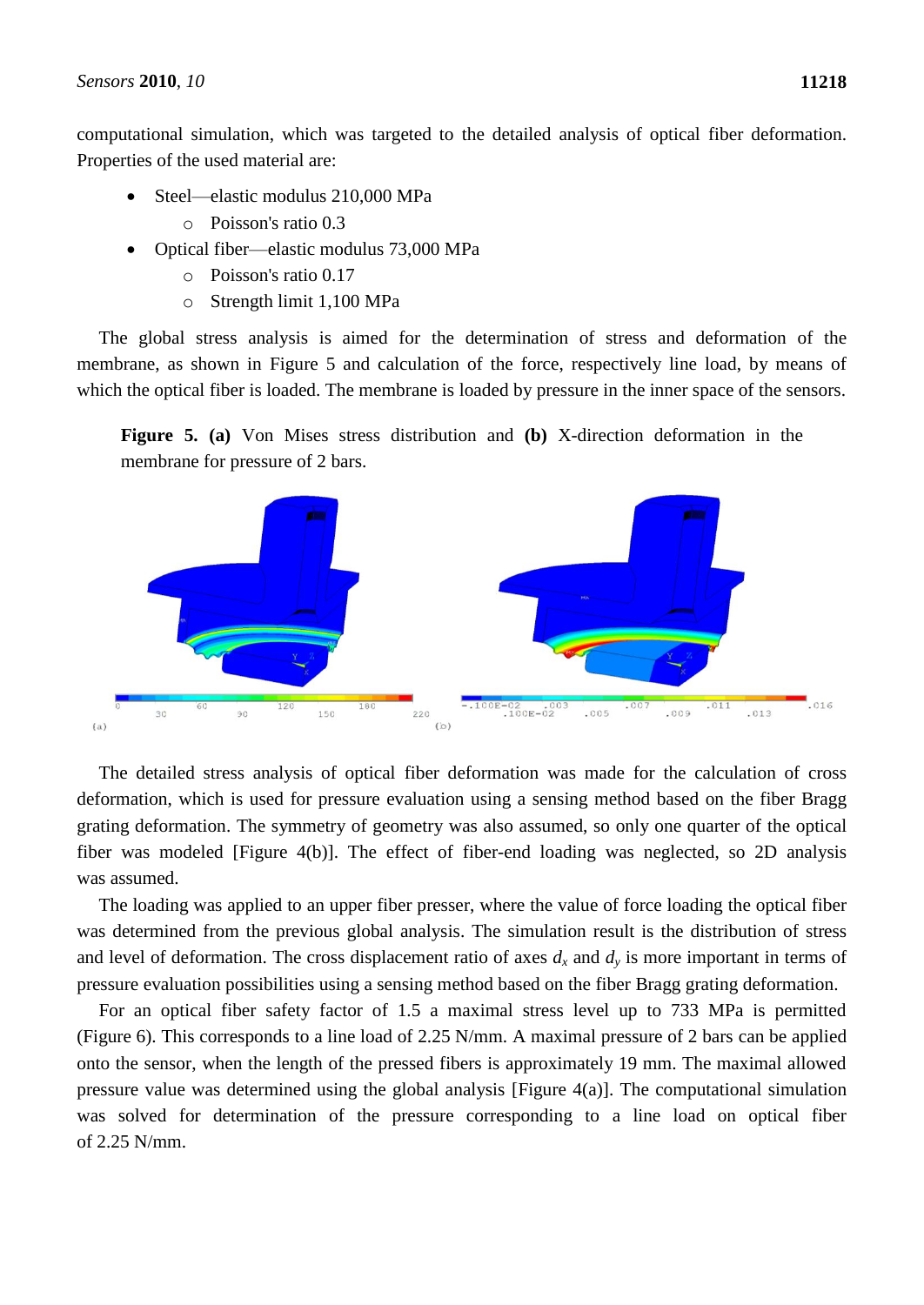

**Figure 6.** Relationship of maximal Von Mises stress in the optical fiber on an optical fiber line load with respect to a strength limit of 1,100 MPa and safety factor of 1.5.

The relationship of the cross displacement ratio of axes  $d_x$  and  $d_y$  on the line load is nearly linear; therefore, it is possible to derive the following equation from the FEM simulation results:

$$
R_d = 10.88 \cdot q_l \tag{5}
$$

where  $R_d$  is the cross displacement ratio of axes and  $q_l$  is the line load on the optical fiber. Equation (5) was determined using the detailed stress analysis [Figure 4(b)], where the simulations with several line loads were calculated and the cross deformation of axes was evaluated. The maximal line load was of 2.25 N/mm, as mentioned above.

The results of the FEM simulations can be used for pressure sensor design and mainly for algorithm design of sensing methods based on Bragg grating deformation. The pressure range of sensors can be extended using longer optical fibers, which is suppressed between pressers. However limiting line load is necessary to verify this.

# **6. Results**

This optical measurement principle is based on an interaction between applied pressure and mechanical deformation of the used FBG, resulting in changes of the shape of reflected spectral characteristics. The reflected spectrum is spread into two peaks whose relative position determines the level of the FBG deformation. Relations between the FBG deformation and distance of two spectral peaks of reflected light is not linear but can be described by second order polynomial function:

$$
f(x) = a \cdot x^2 + b \cdot x + \lambda_{Bragg} - \frac{\sigma}{2}
$$
 (6)

where *a* and *b* are constant,  $\lambda_{Bragg}$  is fiber Bragg grating central wavelength and  $\sigma$  is fiber Bragg grating spectral width.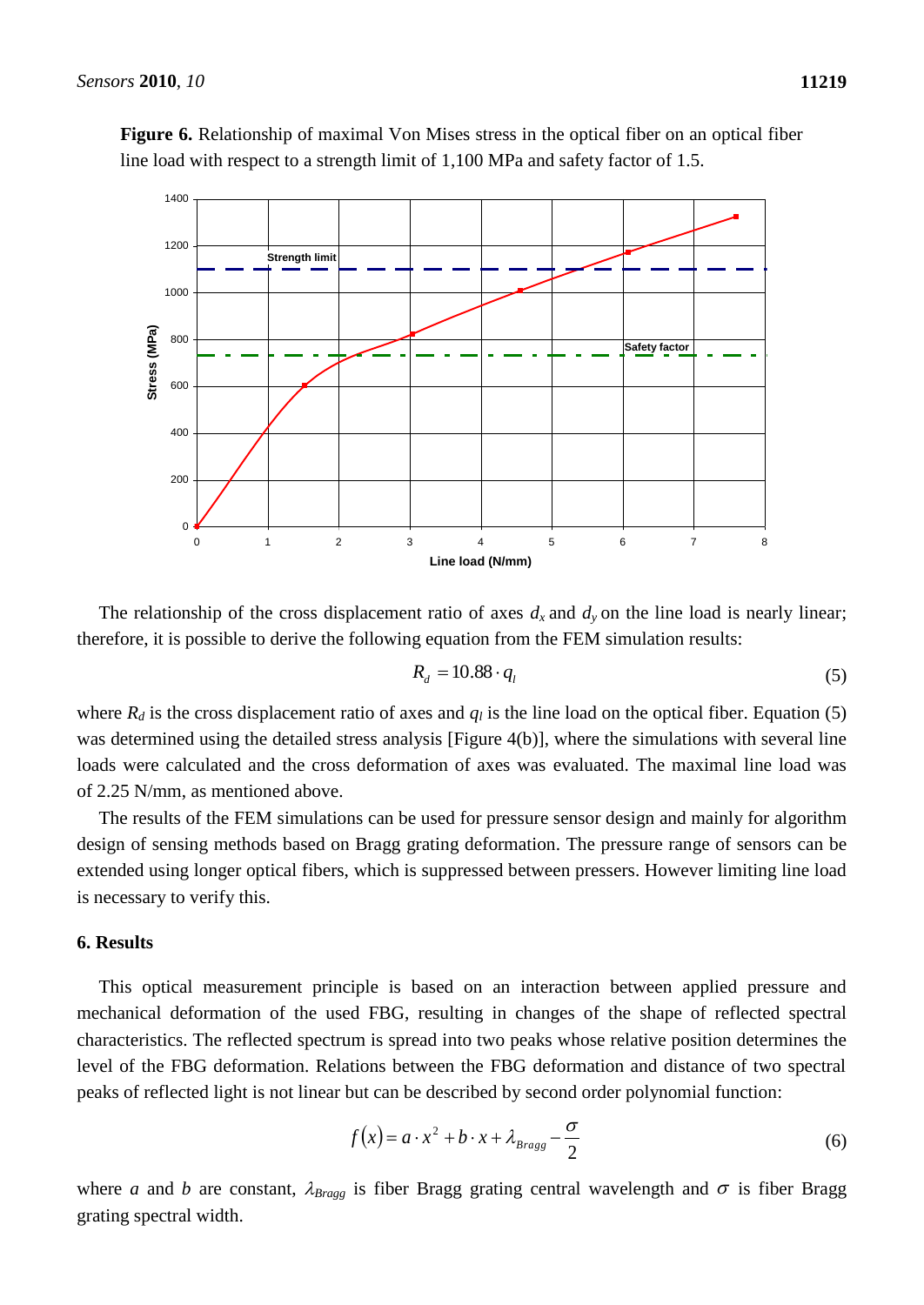Moreover, the distance of these peaks is temperature independent and carries only information of the degree of the FBG deformation. The measured characteristic matches the theoretical expectations exactly [see Figure 1(c)]. Spectral characteristics at different pressures are shown in Figure 7(a). The lowest course with the biggest distance between peaks corresponds to the maximum pressure and the course with only one and the biggest peak stands for zero pressure.

Figure 7. (a) Measured spectral characteristics from realized pressure sensor (notes: Inc—incrementing pressure, Dec—decrementing pressure). **(b)** Dependence of applying pressure on the resulted calculated peaks wavelength distance value.



To get more precise results of the peak maximum position, measured characteristics have to be evaluated by regression analysis. Peak distance value provides information about applied pressure. Therefore a more accurate evaluation of peak position can significantly improve the precision of the whole pressure measurement process. From the physical spectrum measurement principle of the used spectral analyzer and the real measured characteristics we derived as the best course for regression analysis a Gaussian curve, which can be described by:

$$
f(x) = a \cdot e^{-\frac{(x-b)^2}{2c^2}}
$$
 (7)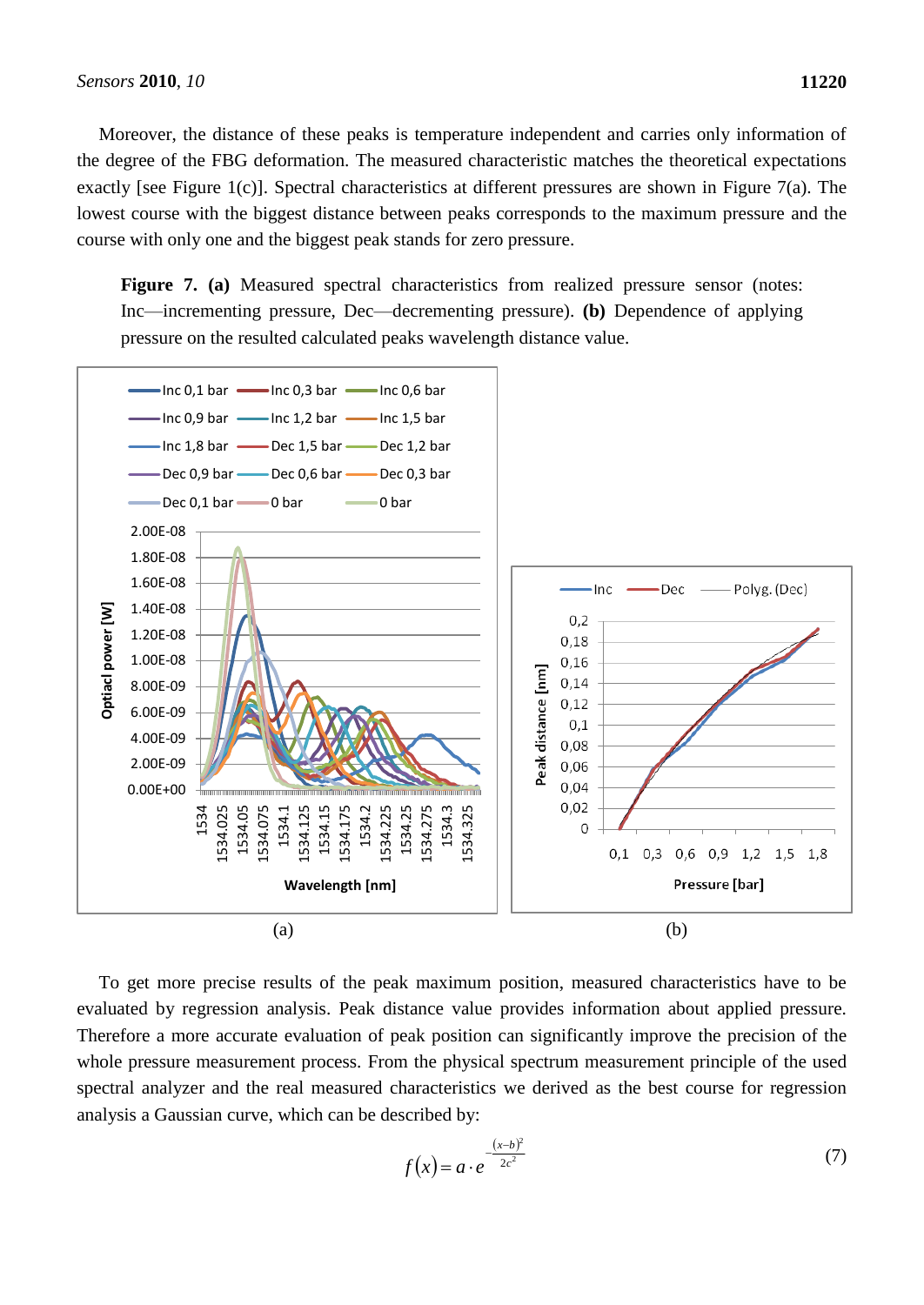where *a*, *b*,  $c > 0$  are constants, which we are obtain from regression analysis and *x* represents single spectrum wavelength from the measured characteristics. As a mathematic core for curve fitting we implemented Levenberg–Marquardt algorithm (LMA) [42].

The disadvantage of this measurement is the requirement of a high resolution  $(\sim 10 \text{ pm})$  spectral analyzer for precise measurement and the need for post-processing of measured spectral characteristics by regression analysis, which is time consuming and computationally demanding. Interpolation of both measured peaks by regression analysis with Equation (7) significantly improves general pressure measurement precision but also increases the cost for final realization and the complexity of this newly developed pressure sensing system. On the other hand to get the same result without data post-processing and curve fitting it is necessary to have more precise spectral analyzer with higher resolution, below 1 pm. The used SW regression analysis can provide the same resolution with significantly lower cost.

Based on the designed and simulated pressure sensing capsule with lateral FBG deformation we made a prototype of this sensor [see Figure 8(a) drawing and Figure 8(b) final sensor prototype] to validate the correctness of our predictions and theoretical expectations.

**Figure 8. (a)** 3D manufacturing drawing of a pressure sensor capsule **(b)** Realized pressure sensor capsule from stainless steel with second reference FBG placed outside the sensor.



The pressure measurement error was determined to be 3.13% by averaging all measurements (including increasing and decreasing pressure to also evaluate sensing membrane hysteresis). Final capsule design fulfills the main requirements for easy installation and fast calibration. Capsule and scanning principle also have excellent resistance to the parasitic effects of temperature when the measured temperature error of the sensing capsule is lower than the temperature error of the spectral analyzer used. The disadvantages of this measurement principle are high demand on the spectral analyzer resolution and strictly precise construction of the sensor capsule with a guaranteed uniform load from one direction to the Bragg grating along its whole length.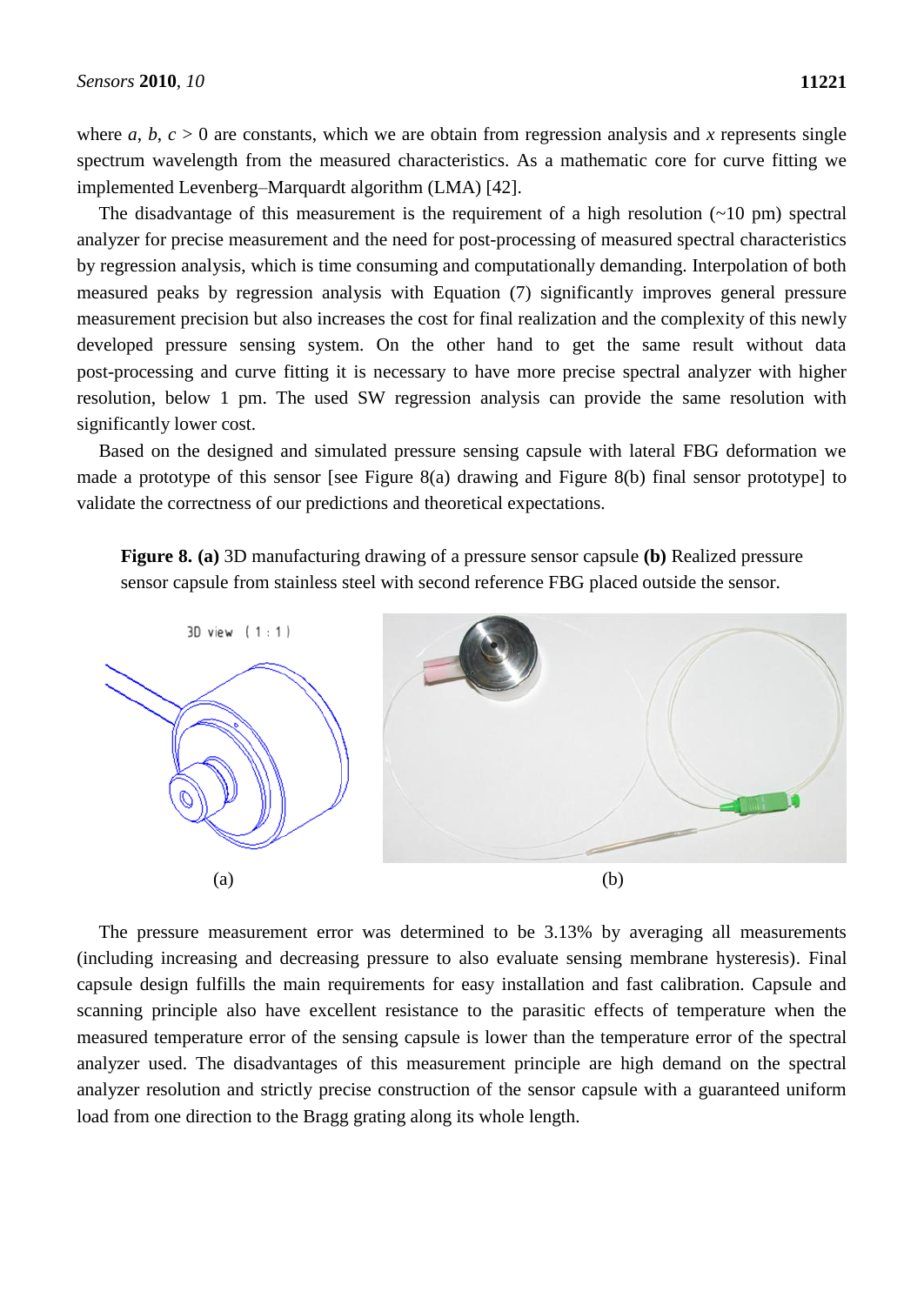# **7. Conclusions**

A new pressure sensor based on the optical principle was developed, realized, and tested. Final construction was designed with planned automation applications in mind. A basic drawing of the new pressure sensor is displayed in Figure 2. The sensing section achieves galvanic isolation of the optical fiber from the measuring unit and can be placed without risk in an explosive industrial environment. The length of the optical fiber can be up to 1 km. The parasitic influence of temperature, which causes the biggest measuring error, was eliminated by the thermo-compensation method used for the sensing capsule design and also by the software algorithm in the evaluation unit. Thermo-compensated design was first analyzed and simulated by the engineering design analysis software (Figure 4) and then tested on the prototype. Measured characteristics from Figure 7(a) are according to theoretical values from Figure 1(c) and allow simple software evaluation of measured pressure. Measured results from cyclic tests [see Figure 7(b)] show final pressure measuring precision under 3.13% over a pressure range (0–1.8 bar) in operation temperature range from  $-20$  °C to +70 °C. Achieved parameters and the materials used make this optical pressure sensor ideal for use in industrial environments, explosive environments, and environments with high electrical and magnetic interference. The main known disadvantage in comparison to the contemporary pressure sensors is slightly worse precision and its higher price. Our future work will be focused mainly on research and development of a cheaper evaluation unit with better resolution for reaching even better measuring precision paired up with a lower error rate.

# **Acknowledgements**

This research has been supported by the Czech Ministry of Education in the frame of the long-term Program Plan MSM 0021630503 MIKROSYN New Trends in Microelectronic Systems and Nanotechnology Systems, partly supported by the ARTEMIS JU in Project No. 100205 Process Oriented Electronic Control Units for Electric Vehicles Developed on a multi-system real-time embedded platform, by the ENIAC JU in Project No. 120001 Nanoelectronics for an Energy Efficient Electrical Car, partly by the Czech, and by the Ministry of Education, Youth and Sports of the Czech Republic in 2C08002 Project—KAAPS Research of Universal and Complex Authentication and Authorization for Permanent and Mobile Computer Networks, under the National Program of Research II.

# **References**

- 1. Tian, B.; Zhao, Y.; Jiang, Z.; Zhang, L.; Liao, N.; Liu, Y.; Meng, C. Fabrication and Structural Design of Micro Pressure Sensors for Tire Pressure Measurement Systems (TPMS). *Sensors* **2009**, *9*, 1382-1393.
- 2. Baum, H.; Pfizenmaier, H.; Schmidt, E.; Strauss, F. Inductive Pressure Sensor Using Two Oscillators. Patent 4536719, 20 August 1985.
- 3. Dai, C.L.; Lu, P.W.; Chang, C.; Liu, C.Y. Capacitive Micro Pressure Sensor Integrated with a Ring Oscillator Circuit on Chip. *Sensors* **2009**, *9*, 10158-10170.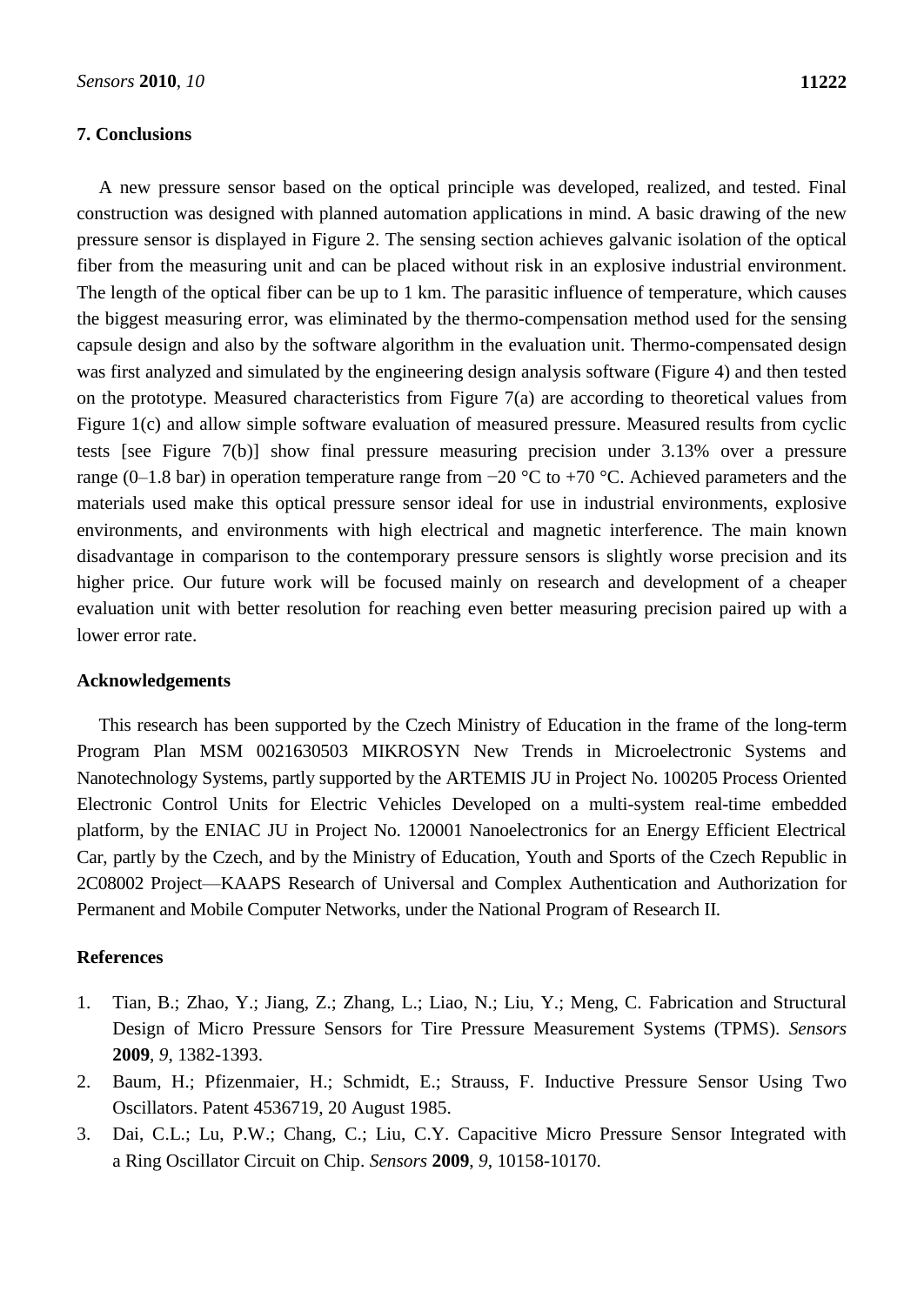- 4. Zhang, X.W.; Wang, F.Y.; Li, L. Optimal Selection of Piezoelectric Substrates and Crystal Cuts for SAW-Based Pressure and Temperature Sensors*. IEEE Trans. Ultrason. Ferroelectr. Freq. Contr.* **2007**, *54*, 1207-1216.
- 5. Benes, E.; Groschl, M.; Burger, W.; Schmid, M. Sensors Based on Piezoelectric Resonators. *Sens. Actuat. A-Phys.* **1995**, *48*, 1-21.
- 6. Giani, A.; Bayaz, A.A.; Boulouz, A.; Pascal-Delannoy, F.; Foucaranm, A.; Boyer, A. Thermoelectric Microsensor for Pressure and Gas Concentration Measurement, *Mater. Sci. Eng. B* **2002**, *95*, 268-274.
- 7. Buff, W.; Klett, S.; Rusko, M.; Ehrenpfordt, J.; Goroll, M. Passive Remote Sensing for Temperature and Pressure Using SAW Resonator Devices. *IEEE Trans. Ultrason. Ferroelectr. Freq. Contr.* **1998**, *45*, 1388-1392.
- 8. Hauptmann, P.; Hoppe, N.; Puttmer, A. Application of Ultrasonic Sensors in the Process Industry. *Meas. Sci. Technol.* **2002**, *13*, R73-R83.
- 9. Passaro, V.M.; Dell'Olio, F.; Casamassima, B.; De Leonardis, F. Guided-Wave Optical Biosensors. *Sensors* **2007**, *7*, 508-536.
- 10. Wang, Y.C.; Shyu, L.H.; Chang, C.P. The Comparison of Environmental Effects on Michelson and Fabry-Perot Interferometers Utilized for the Displacement Measurement. *Sensors* **2010**, *10*, 2577-2586.
- 11. Parashar, A.; Shah, A.; Packirisamy, M.; Sivakumar, N. Three Cavity Tunable MEMS Fabry Perot Interferometer. *Sensors* **2007**, *7*, 3071-3083.
- 12. Aref, S.H.; Latifi, H.; Zibaii, M.I.; Afshari, M. Fiber Optic Fabry-Perot Pressure Sensor with Low Sensitivity to Temperature Changes for Downhole Application. *Opt. Commun.* **2007**, *269*, 322-330.
- 13. Bremer, K.; Lewis, E.; Leen, G.; Lochmann, S.; Mueller, I. Conception and Preliminary Evaluation of an Optical Fibre Sensor for Simultaneous Measurement of Pressure and Temperature. *J. Phys. Conf. Ser.* **2009**, doi: 10.1088/1742-6596/178/1/012016.
- 14. Wlodarczyk, M.T. Fiber-Optic Combustion Pressure Sensor for Automotive Engine Controls. *Laser diode LED Appl.* **1997**, *3000*, 51-59.
- 15. Ahmad, H.; Wu, Y.C.; Thambiratnam, K.; Zulklifi, M.Z.; Prabakaran, M.P.; Thant, M.M.; Harun, S.W. High Sensitivity Fiber Bragg Grating Pressure Sensor Using Thin Metal Diaphragm. *IEEE Sens. J.* **2009**, *9*, 1654-1659.
- 16. Zhang, W.; Fang, L.; Yuliang, L. Fiber Bragg Grating Pressure Sensor with Ultrahigh Sensitivity and Reduced Temperature Sensitivity. *Opt. Eng.* **2009**, *2*, 024402-024406.
- 17. Wei, Z.; Song, D.; Zhao, Q.; Cui, H.L. High Pressure Sensor Based on Fiber Bragg Grating and Carbon Fiber Laminated Composite. *IEEE Sens. J.* **2008**, *9*, 1615-1619.
- 18. Huang, H.S.; Liang, T.C. The Fabrication and Analysis of Lateral Pressure Fiber Sensor Based on Fiber Bragg Grating. *Microwave Opt. Technol. Lett.* **2008**, *50*, 2535-2537.
- 19. Park, H.J.; Song, M. Linear FBG Temperature Sensor Interrogation with Fabry-Perot ITU Multi-wavelength Reference. *Sensors* **2008**, *8*, 6776-6769.
- 20. Viegas, D.; Abad, S.; Santos, J.L.; Ferreira, L.A.; Araujo, F.M. Miniature High-Temperature Fiber Bragg Grating Sensor Design Based on U-Shaped Lossless Taper for Thermal Mapping Applications. *IEEE Photonic. Technol. Lett.* **2010**, *11*, 811-813.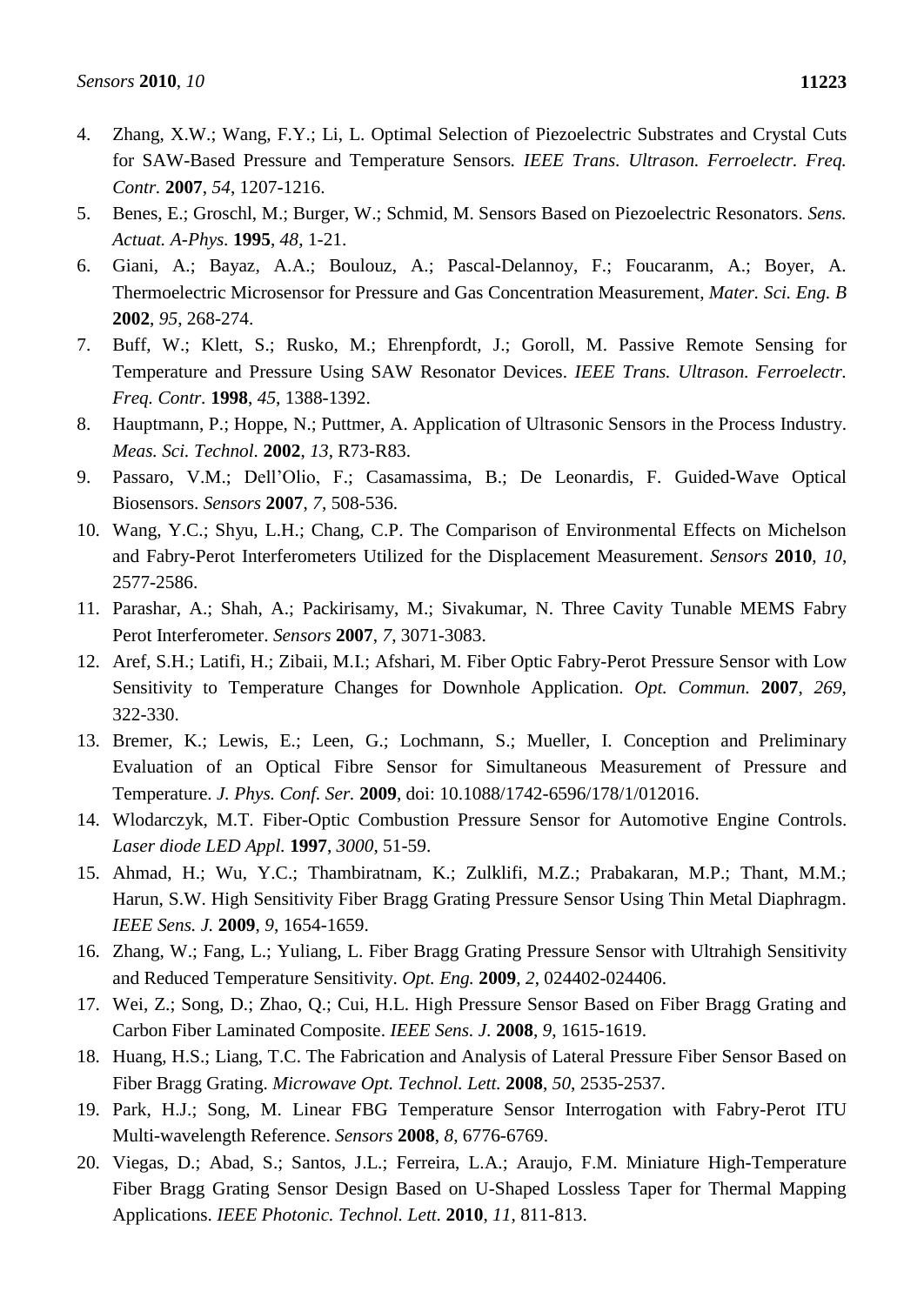- 21. Campopiano, S.; Cutolo, A.; Cusano, A.; Giordano, M.; Giuseppe, P.; Giuseppe, L.; Laudati, M. Underwater Acoustic Sensors Based on Fiber Bragg Gratings. *Sensors* **2009**, *9*, 4446-4454.
- 22. Takahashi, N.; Hirose, A.; Takahashi, S. Underwater Acoustic Sensor with Fiber Bragg Grating. *Opt. Rev.* **1997**, *6*, 691-694.
- 23. Lourenço, I.J.; Possetti, G.R.C.; Muller, M.; Fabris, J.L. Fiber Bragg Grating Sensor to Monitor Stress Kinetics in Drying Process of Commercial Latex Paints. *Sensors* **2010**, *10*, 4761-4776.
- 24. Malla, R.B.; Sen, A.; Garrick, N.W. A Special Fiber Optic Sensor for Measuring Wheel Loads of Vehicles on Highways. *Sensors* **2008**, *8*, 2551-2568.
- 25. Yang, Y.; Annamdas, V.G.; Wang, C.; Zhou, Y. Application of Multiplexed FBG and PZT Impedance Sensors for Health Monitoring of Rocks. *Sensors* **2008**, *8*, 271-289.
- 26. Wang, Y.; Wang, M.; Huang, X. High-Sensitivity Fiber Bragg Grating Transverse Force Sensor Based on Centroid Measurement of Polarization-Dependent Loss. *Meas. Sci. Technol.* **2010**, *21*, 210046-210052.
- 27. Zhang, X.; Max, J.J.; Jiang, X.; Yu, L.; Kassi, H. Experimental Investigation on Optical Spectral Deformation of Embedded FBG Sensors. *Proc. SPIE* **2007**, doi:10.1117/12.700807.
- 28. Wang, Y.; Yun, B.; Chen, N.; Cui, Y. Characterization of a High Birefringence Fibre Bragg Grating Sensor Subjected to non-Homogeneous Transverse Strain Fields. *Meas. Sci. Technol.* **2006**, *17*, 939-942.
- 29. Sirkis, J.S. Unified Approach to Phase-Strain-Temperature Models for Smart Structure Interferometric Optical Fiber Sensors: Part 1, Development. *Opt. Eng.* **1993**, doi: 10.1117/12.61199.
- 30. Martin, E.A. *Introduction to the Mechanics of Solids*; Addison-Wesley: Upper Saddle River, NJ, USA, 1980.
- 31. Gafsi, R.; El-Sherif, M.A. Analysis of Induced-Birefringence Effects on Fiber Bragg Gratings. *Opt. Fiber Technol.* **2000**, doi:10.1006/ofte.2000.0333.
- 32. Liu, L.; Zhang, H.; Zhao, Q.; Liu, Y.; Li, F. Temperature-Independent FBG Pressure Sensor with High Sensitivity. *Opt. Fiber Technol.* **2007**, *13*, 78-80.
- 33. Sheng, H.J.; Fu, M.Y.; Chen, T.C.; Liu, W.F.; Bor, S.S. A Lateral Pressure Sensor Using a Fiber Bragg Grating. *IEEE Photonic. Technol. Lett*. **2004**, doi:10.1109/LPT.2004.824998.
- 34. Xu, J.; Li, H.; Yin, W.; Mao, J.; Li, L. Capacitance Extraction of Three-Dimension Interconnects Using Element-by-Eelement Finite Elements Method (EBE-FEM) and Preconditioned Conjugate Gradient (PCG) Technique. *Proc. IEICE Trans. Electron.* **2007**, *E90-C*, 179-188.
- 35. Shimizu, K.; Shimada, S.; Sawada, S.; Hattori, Y. Contact Area Analysis by FEM with Planing Layer for Electric Contact. *Proc. IEICE Trans. Electron.* **2009**, *E92-C*, 1013-1019.
- 36. Ansari, Z.M.; Cho, C. A Study on Increasing Sensitivity of Rectangular Microcantilevers Used in Biosensors. *Sensors* **2008**, *8*, 7530-7544.
- 37. Ansari, Z.M.; Cho, C. Deflection, Frequency, and Stress Characteristics of Rectangular, Triangular, and Step Profile Microcantilevers for Biosensors. *Sensors* **2009**, *9*, 6046-6057.
- 38. Ansari, Z.M.; Cho, C.; Kim, J.; Bang, B. Comparison between Deflection and Vibration Characteristics of Rectangular and Trapezoidal profile Microcantilevers. *Sensors* **2009**, *9*, 2706-2718.
- 39. Mohammed, A.A.; Mousa, W.; A.; Lou, E. High Sensitivity MEMS Strain Sensor: Design and Simulation. *Sensors* **2008**, *8*, 2642-2661.